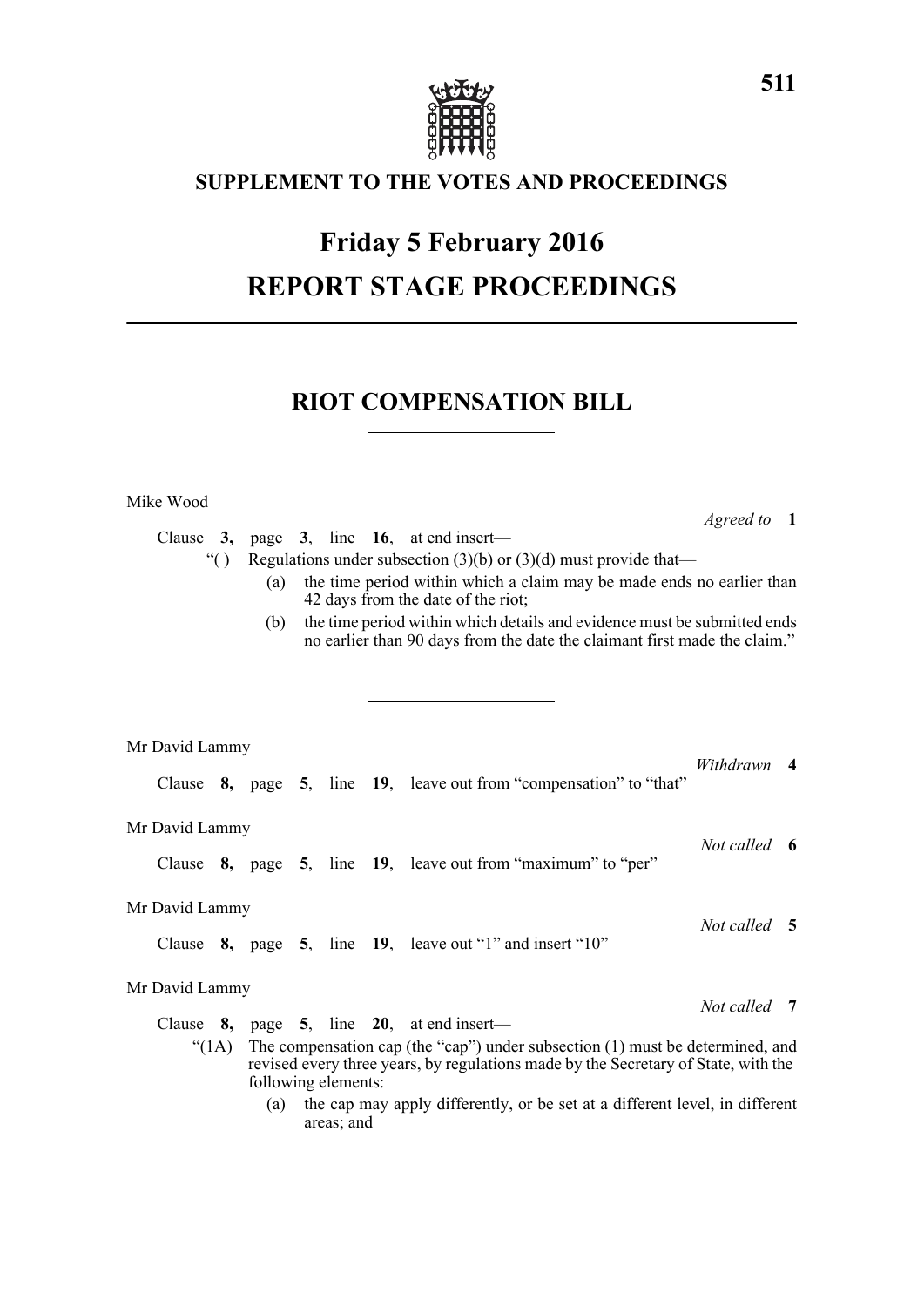#### **Riot Compensation Bill,** *continued*

- (b) the Secretary of State must publish:
	- (i) the methodology used; and
	- (ii) the first draft determination of the cap for public consultation within a month of the day after the day on which this Act is passed.
- (1B) The Secretary of State must lay before the House of Commons a draft of the regulations making the final determination or revision in a statutory instrument alongside a statement of whether and how the responses to the public consultation were taken into account.
- (1C) A statutory instrument under subsection (1B) must be laid in draft before the House of Commons and may not be made until approved by resolution of that House.
- (1D) Notwithstanding section 12, section 8 shall come into force on the day after the day on which this Act is passed for the purposes of subsection (1A).
- (1E) Until a determination has been approved by the House of Commons, no cap shall apply.

#### Mike Wood

*Agreed to* **2**

*Agreed to* **3**

*Not called* **8**

*Not called* **9**

Clause **8,** page **5**, line **23**, at end insert ", except in the circumstances described in subsection (2A).

(2A) Where a claimant's home is rendered uninhabitable, the amount of compensation may reflect costs that the claimant incurs as a result of needing alternative accommodation<sup>'</sup>

#### Mike Wood

Clause **8,** page **5**, line **26**, at end insert—

"( ) considerations that decision-makers must take into account in deciding the amount of compensation payable as a result of a claimant needing alternative accommodation (and the regulations may include provision limiting the amount of time for which the costs of alternative accommodation may be claimed),"

#### Mr David Lammy

- Clause **8,** page **5**, line **29**, at end insert—
	- "(3A) Money received by the claimant from emergency or recovery funds, whether funded publicly or privately, in the aftermath of a riot must not be taken into account by the decision maker when deciding the amount of compensation to be paid.

#### Mr David Lammy

Clause **8,** page **6**, leave out lines 16 and 17